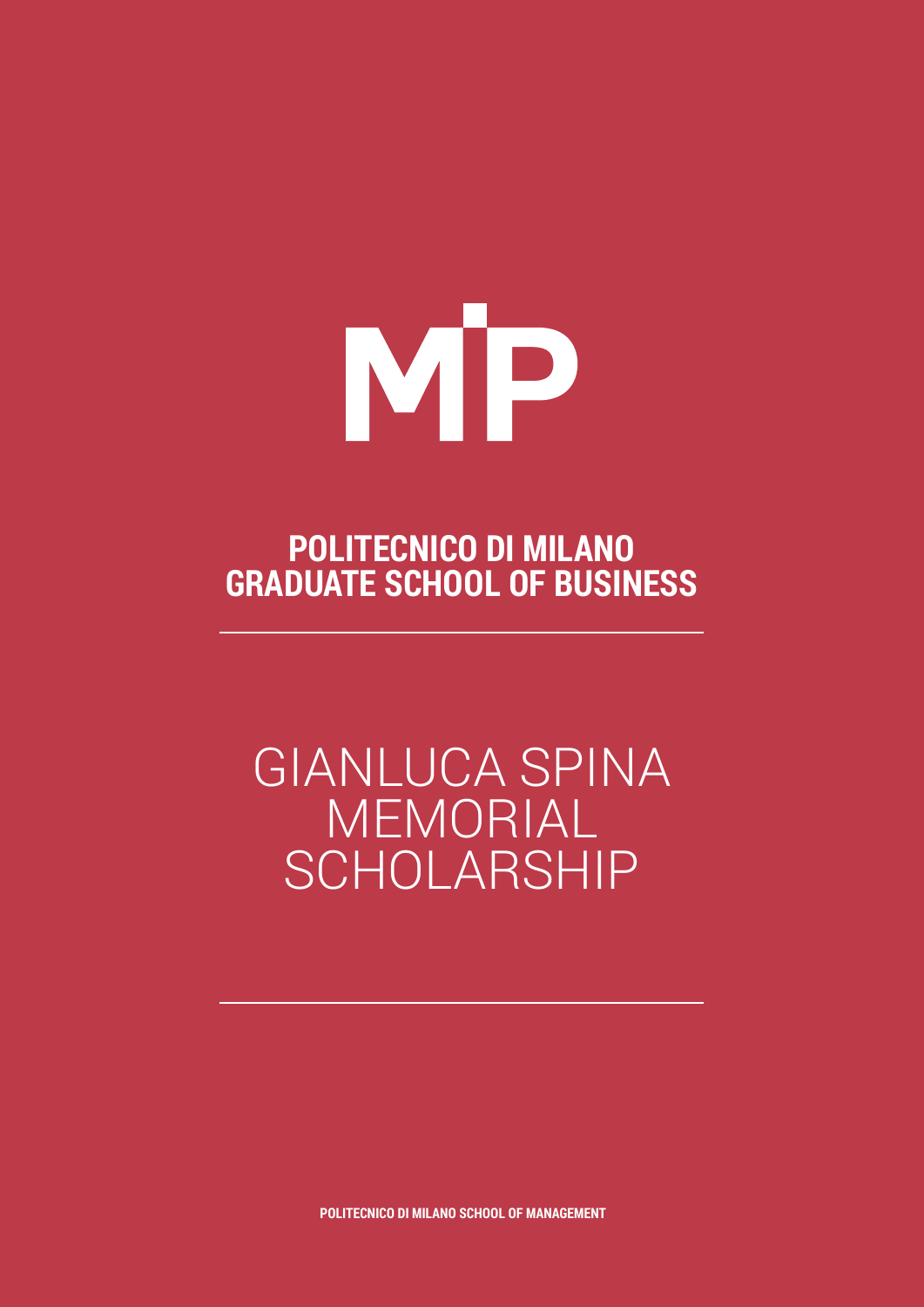

Named after Gianluca Spina, who was the Dean of the MIP Graduate School of Business and Full Professor in Business Management and Supply Chain Management at the Department of Management Economics and Industrial Engineering of Politecnico di Milano, this scholarship worth 50% (gross) of the tuition fee is offered to one outstanding 2022/23 MBA candidate.

Candidates are chosen by a University-wide selection Committee.

### **1. BENEFICIARIES AND REQUIREMENTS**

This scholarship is available to candidates with outstanding academic achievements and an exceptional personal and professional background.

When making your application, the following documentation should be presented:

- > Application and Admission to the 2022/2023 MBA Program;
- > A 2,000 word essay on the innovative potential of digital technologies in the field of smart manufacturing and supply chains, focusing on the impact that these technologies have on production and supply chain processes, as well as on work content and work organisation;
- > A motivational letter in English addressed to the Gianluca Spina Association to support your candidature. A valid GMAT/GRE score and an English certificate will be considered as an added value to your application, still they are not mandatory.

#### **2. SUBMISSION OF AND DEADLINE FOR APPLICATION**

A Financial Aid Request Form (provided upon request) must be completed and uploaded together with a copy of the candidate's latest pay slip to their application profile.

Participants must send their application by e-mail to *infomasters@mip.polimi.it*, with subject line "MBA SCHOLARSHIP SPINA 2022/23", by no later than 31<sup>st</sup> May, 2022. Only completed applications delivered by the due date will be submitted to the Committee.

#### **3. EVALUATION AND OUTCOME OF APPLICATION**

Candidates will be evaluated according to the following criteria:

- > Academic and professional record
- > Results of the MBA selection process
- > Assessment of their written essay
- > Letter of motivation addressed to the Association

The successful candidate will be notified formally by the Committee by letter no later than 30<sup>th</sup> June, 2021. The scholarship is awarded at the sole discretion of the Committee, whose decision is final and cannot be appealed against.

Several unsuccessful applicants may be placed on a waiting list and be reconsidered, at the discretion of the Committee, if the candidate who was awarded the scholarship withdraws his or her application.

#### **4. INCOMPATIBILITY AND LOSS OF SCHOLARSHIP**

This scholarship can be combined with other scholarships, awards and/or financial support for specialisation courses offered by public or private bodies and/or companies, as long as the total amount does not exceed the total amount of the tuition fees.

The beneficiary must self-certify that this total sum has not been exceeded.